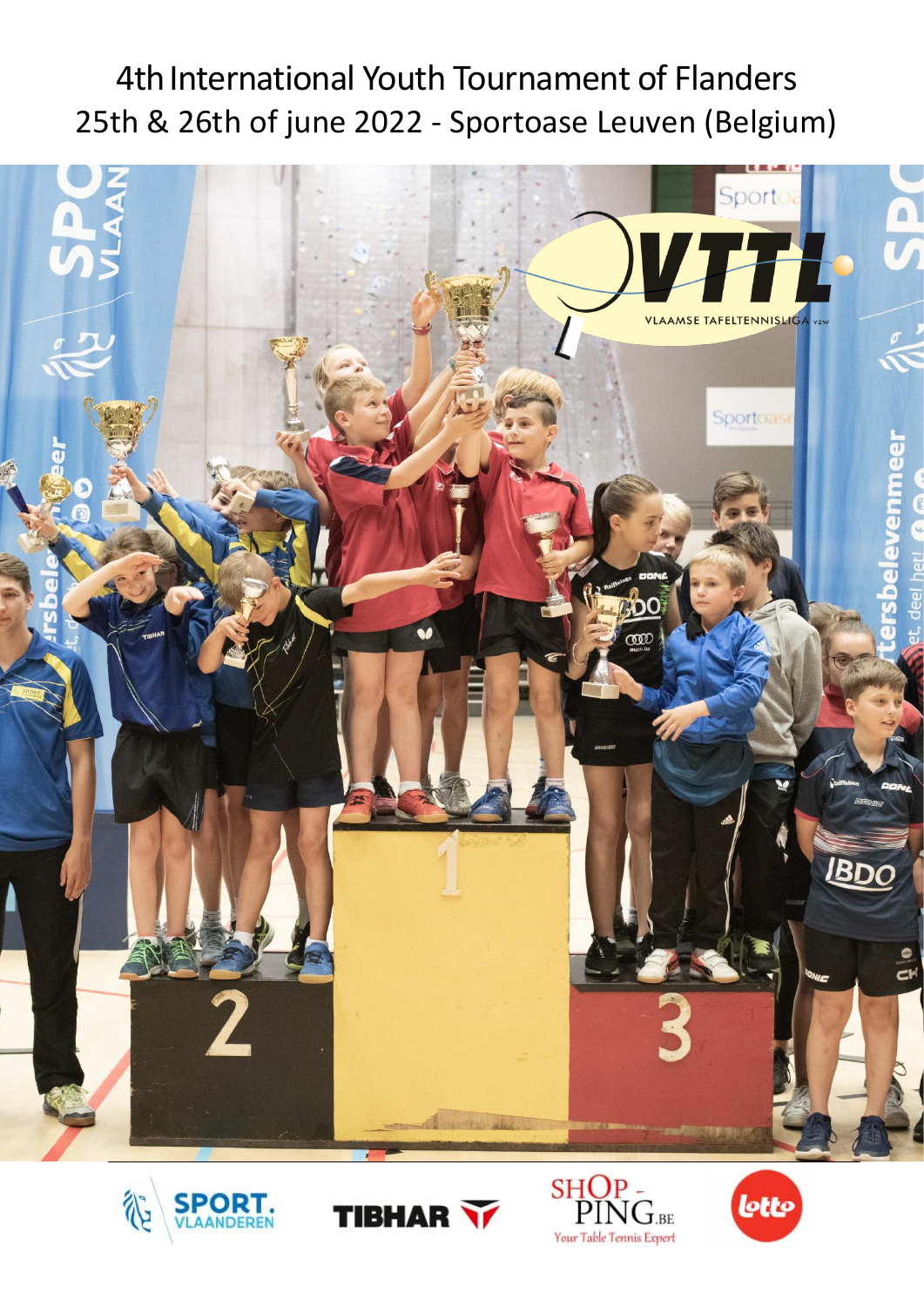*(Prospectus EN / FR / NL @ www.vttl.be)*

## Organization

Philipssite 6, 3001 Leuven.

Start: saturday 25th of june 2021 at 13:30 End: sunday 26th of june 2021 around 18:00

### Groups

- Boys, born 2013 and later
- Girls, born 2013 and later
- Boys, born 2011 2012
- Girls, born 2011 2012
- Boys, born 2009 2010
- Girls, born 2009 2010

Day 1: Groups of 5 to 10 players in Preliminary round.

Day 2: play for final ranking

- Each player will play at least 8 matches through the tournament.
- A delegation team will be composed by a minimum of 4 and a maximum of 6 players.
- It's necessary for each delegation to have players for at least 4 different groups.
- A delegation can compose different teams.

### Rules & regulations

#### **Article 1: conditions to participate**

The international tournament of the VTTL is a team competition whereby a minimum of 4 and maximum of 6 players per team can participate. Several teams per delegation can sign up. In addition it is required to have at least one participation in 4 of the 6 series. The best 4 results per team will count for the final ranking. A player can register in his/her own age category or one category higher..

#### **Article 2: Series organization**

6 series – divided in 3 age goups

#### **Article 3: conditions for registration**

Each delegation must give for each player: First name / Family name / Date of birth / Series / Ranking. You will find the sign up form online at <https://www.vttl.be/iyt-vttl-inscription>

#### **Article 4: payment conditions**

Transportation, overnight accommodation and meal expenses are to be paid by the delegations/teams. They will receive an invoice. The packages are described on the last page.







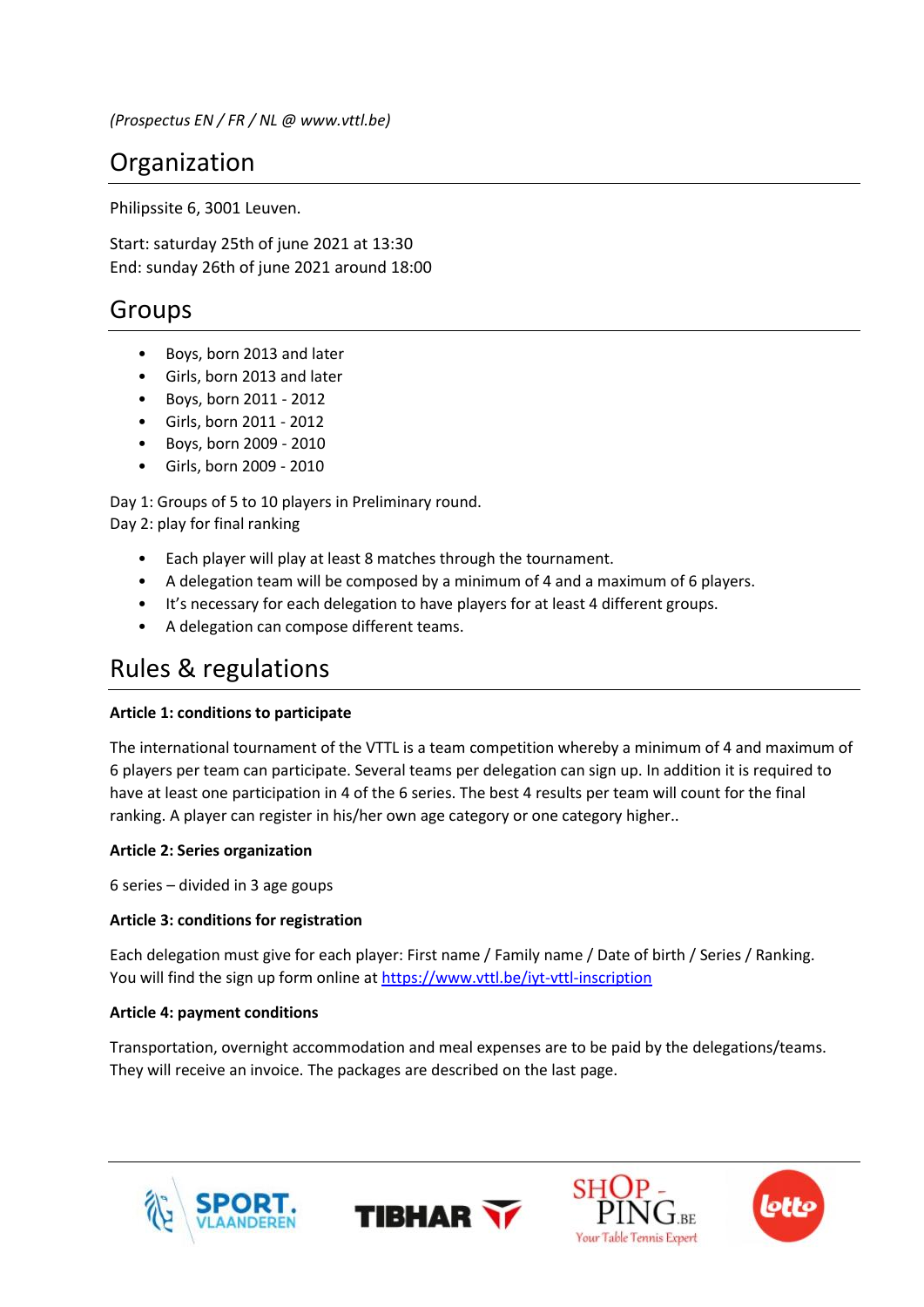#### **Article 5: umpires (referees)**

Day 1: umpires nominated in the pool (players themselves) Day 2: Voluntary umpires from the organization, supplemented by umpires from the delegations as needed. These may be players, but also trainers or others. Some official umpires will see to it that everything is running smoothly.

#### **Article 6: match and play format**

6.1: depending on the numbers of registrations, groups will be made of 5 to 10 players. We wish to make sure that each player gets the opportunity to play about 8 matches during the whole weekend. 6.2 After the group stage, players will enter into a final table system. Depending on the number of matches in the group there will also be a losers round in order to determine the places there.

6.3 On 25/06/2022 the group will start at 13.30. At approximately 19.30 the last matches will be played. 6.4 On 26/06/2022 we will start at 9.00 with the remaining group matches or the first rounds of the final table. The 6 finals will be simultaneously played on sunday afternoon.

#### **Article 7: matches**

A match will be played to the best of 5 sets to 11 points.

#### **Article 8: Challenges**

Team Challenge: Each team with 4 participants in different series can participate to the team ranking:

8.1 The 4 best results are taken into account for the final ranking of the team

8.2 The place in the ranking represents the points that one receives in the team ranking.

8.3 The team with the least points wins the team ranking.

8.4 In case of same number of points, there will be looked at:

- The best result achieved with the girls benjamins (born 2013 and later)
- The best result achieved with the boys benjamins (born 2013 and later)
- The best result achieved with the girls preminims (born 2011-2012)

Girls challenge: All delegations represented in the three girls series take part in this challenge. The best result achieved in each series will be counted.

#### **Article 9: match jury**

The rules and regulations may be appealed by the head of referees if necessary. To make sure everything runs fairly the head of referees will be assisted by 2 assistants who together with the head of referees have the last word.

#### **Article 10: prizes**

The first 3 players out of each series receive a medal or a cup.

The first 3 teams of the team challenge and the girls' challenge receive a trophy.

The first team wins the challenger cup (Jacques Denys) of the Flemish international youth tournament. This cup cannot be taken home. **The delegation who wins the team Challenge cup can sign up one team for free the year after.**